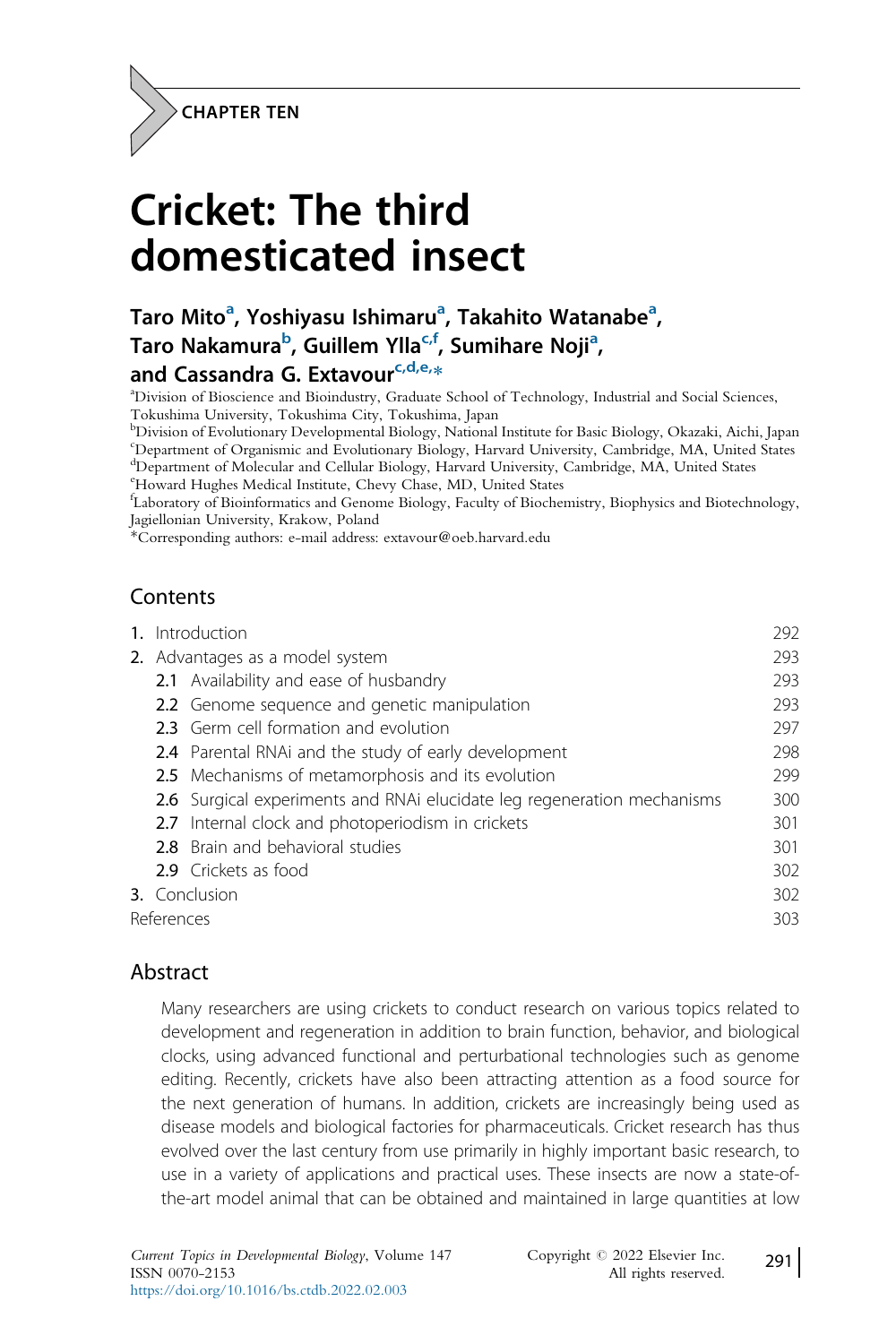cost. We therefore suggest that crickets are useful as a third domesticated insect for scientific research, after honeybees and silkworms, contributing to the achievement of global sustainable development goals.

# 1. Introduction

Crickets belong to the family Gryllidae (Insecta, Orthoptera). There are more than 2400 described species of crickets belonging to this family. The main cricket species used for research in the United States and Japan is Gryllus bimaculatus. The most commonly used wild type laboratory strain of this cricket originated from a population on Ishigaki Island in southern Japan, and was brought to Hiroshima City around 1970 by Midori Nishioka (Amphibian Research Center, Hiroshima University) as frog food. Today, these crickets are commonly sold for use as live food for amphibian and reptilian pets, and together with European crickets, are widely cultivated around the world.

In order to achieve Zero Hunger, the second of the 17 goals of the global sustainable development goals declared in 2015 (Atukunda, Eide, Kardel, Iversen, & Westerberg, 2021), namely efforts to improve the efficiency of food production, is gaining attention. Crickets, in particular, hold new potential for an edible insect as an alternative protein source to compensate for protein deficiencies in human food and livestock feed. In Japan, locusts are a representative of an edible insect. In Southeast Asia, including Thailand and Cambodia, crickets and other insects are a part of many people's daily diet. Recently, in the United States and Europe, a variety of foods using crickets have been developed. In recent years, products using crickets, such as "cricket rice crackers," have also been released in Japan.

It is noteworthy that many of these crickets, including G. bimaculatus, can lay eggs and breed all year round at a rearing temperature of about 28°C. Their reproductive cycle is about 40–50 days at 28°C, and each female produces more than 1000 eggs in her lifetime. The dry weight of one cricket is about 0.2 g, and current commercial cricket farming industries can harvest over 50 million tons per week. Because of their rapid growth and environmental friendliness, these crickets are very useful as a new source of protein in food and food products.

In addition to this important applied use of crickets, important findings have also been obtained in basic research. In particular, from the perspective of entomology, an outstanding problem is to understand the mechanism of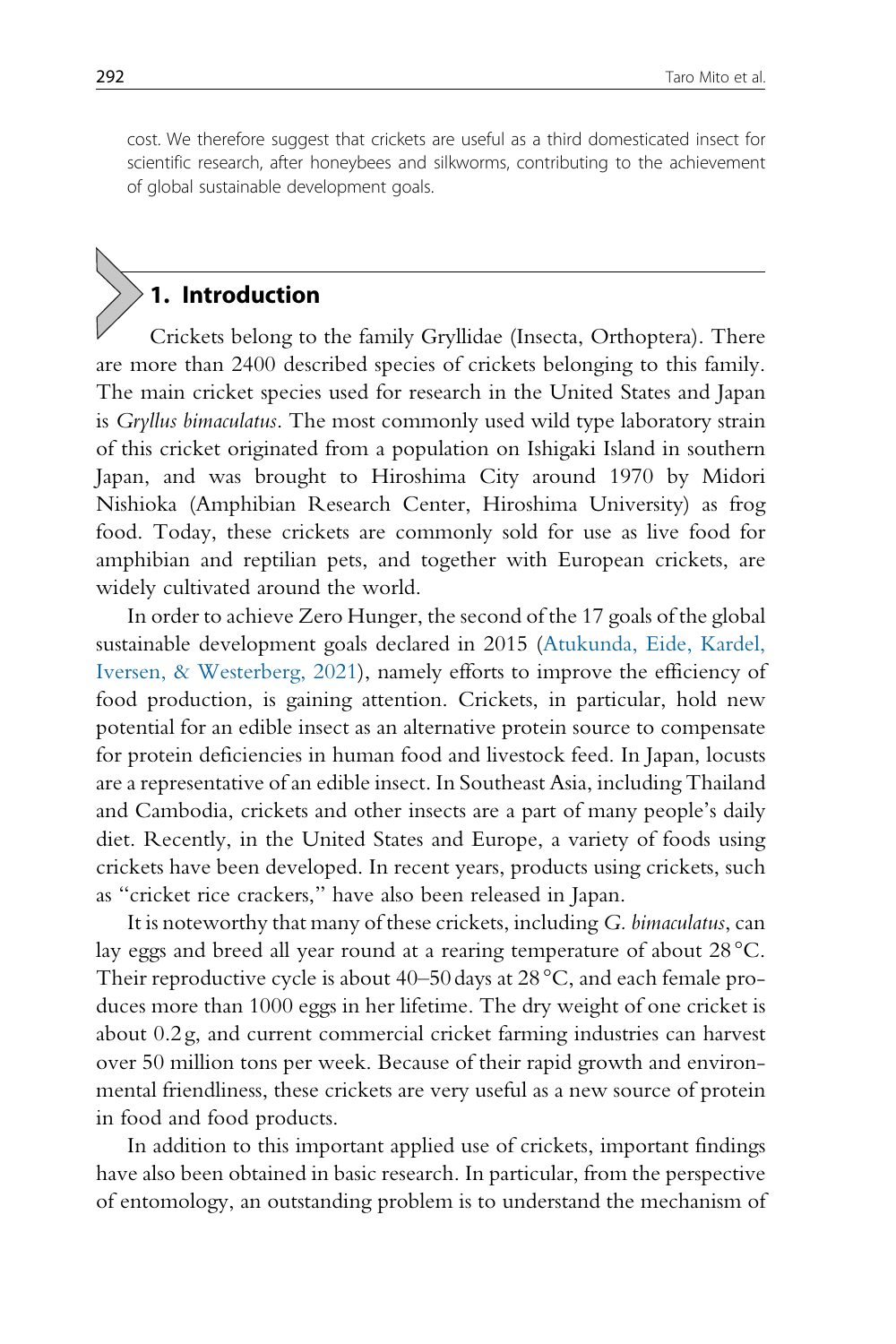morphogenesis of hemimetabolous insects, to elucidate the process by which insects evolved indirect development (holometabolous development), and crickets have been used as model insects for this purpose. RNA interference is an effective research tool for cricket gene function analysis, and has the advantage of being very simple and efficient. Genome editing technology can also be used, which makes cricket species very useful as research organisms.

In the future, it should be possible to use these genome editing technologies to develop a variety of health-enhancing properties in crickets, and to make crickets themselves into health foods and medicines that can be eaten and used in various types of production industries. Thus, we suggest crickets will become the third domesticated insect, following successful domestication of honeybees (Apis mellifera) and silkworms (Bombyx mori), thereby contributing to the fulfillment of global sustainable development goals for the betterment of humanity.

# 2. Advantages as a model system

The insect that has been used the most in genetic laboratory research is the fly Drosophila melanogaster. Drosophila-based work has been associated with five Nobel Prizes in Physiology or Medicine. This illustrates the utility of basic research on insects in elucidating basic biological principles of many organisms, including humans. Some major advantages of using crickets as insect model organisms, and examples of new biological and evolutionary insights contributed by research using crickets, are described below.

### 2.1 Availability and ease of husbandry

Crickets of multiple species are generally available in large quantities at low cost for use in research and teaching. In addition, for applications where uniformity of the genetic background is important, multiple laboratories maintain inbred strains of the cricket G. bimaculatus, using the white-eyed trait as a genetic marker.

#### 2.2 Genome sequence and genetic manipulation

The number of chromosomes 2n in G. bimaculatus is  $28 + XX$  (female)/XO (male). The only sex chromosome is the X chromosome (Yoshimura, Nakata, Mito,  $\&$  Noji, 2006). The 1.66 billion base pair genome of the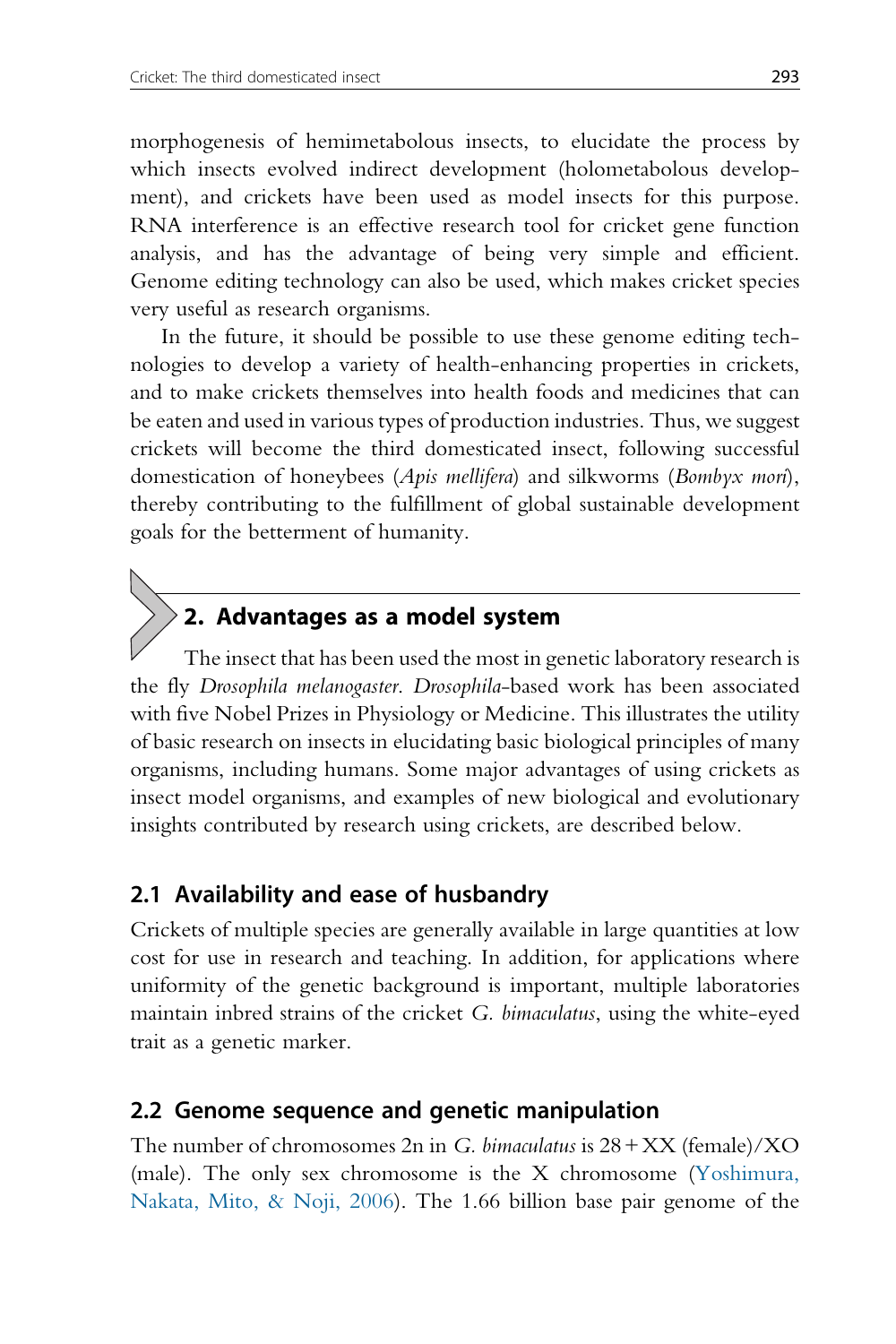cricket has been sequenced, assembled and annotated (Ylla et al., 2021). For context, it is useful to consider the history of insect genome sequencing.

The D. melanogaster genome (Adams et al., 2000) was the first publicly available insect genome, and the second animal genome to be fully sequenced, preceded only by the genome of the nematode *Caenorhabditis* elegans (C. elegans Sequencing Consortium, 1998). After the Drosophila genome, the insect genomes that followed to be sequenced were those with human health or economic interests. These included the malaria-carrying mosquito Anopheles gambiae (Holt et al., 2002), the silkworm B. mori (Mita et al., 2004), the honeybee A. mellifera (Weinstock et al., 2006), and the pest beetle Tribolium castaneum (Richards et al., 2008). All of these insect species belong to the monophyletic Holometabola (also called Endopterygota), which undergo complete metamorphosis.

In 2010, nearly 10 years after the publication of the D. melanogaster genome, the genome of the pea aphid Acyrthosiphon pisum was published, representing the first fully sequenced genome of a hemimetabolous insect (International Aphid Genomics Consortium, 2010). This was closely followed by the genome of the hemimetabolous human parasite, the louse Pediculus humanus corporis (Kirkness et al., 2010). The pea aphid belongs to the order Hemiptera, and the louse belongs to the order Phthiraptera. These two orders are typically grouped under the superorder Paraneoptera, although it is not clear whether Paraneoptera is monophyletic or paraphyletic (Belles, 2020; Misof et al., 2014; Wang et al., 2016; Wipfler et al., 2019). In either case, paraneopteran species, despite displaying the ancestral state of hemimetabolous metamorphosis (direct development), are more closely related to the Holometabola than to the other 14 hemimetabolous orders, 10 of which belong to the superorder Polyneoptera.

In 2014 the first polyneopteran genome assembly was published. This was the genome of the dessert locust Locusta migratoria, which, at 6.5Gb, represented the largest animal genome sequenced to date at the time of its release (Wang et al., 2014). The genomes of more Polyneoptera, including the termites Zootermopsis nevadensis and Macrotermes natalensis (Poulsen et al., 2014; Terrapon et al., 2014), quickly followed. The first cricket genome assembly was that of the Hawaiian cricket Laupala kohalensis, published in 2018 (Blankers, Oh, Bombarely, & Shaw, 2018), followed by the genome assemblies of the Australian field cricket Teleogryllus oceanicus (Pascoal et al., 2020), the Asian cricket Teleogryllus occipitalis (Kataoka et al., 2020), the house cricket Acheta domesticus (Gupta et al., 2020), and the Mediterranean field cricket G. bimaculatus (Ylla et al., 2021).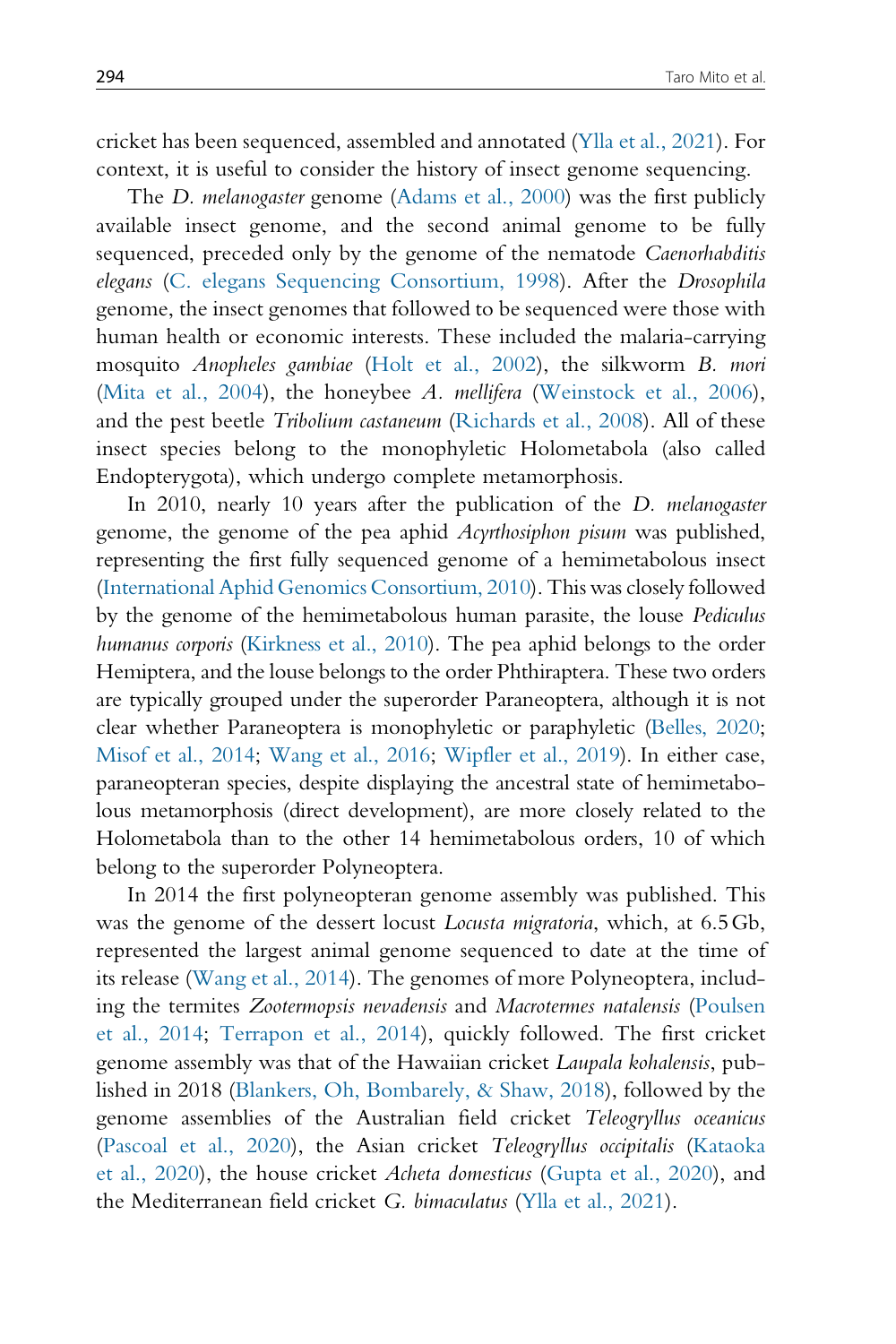21 years after the publication of the first insect genome, at the time of writing NCBI contains the genome assemblies of 705 insect species. However, most of them belong to only a few specific groups of insects (Fig. 1A). 617 of them (87.52%) belong to holometabolous species, while there are only 87 (12.34%) genomes of hemimetabolous species and 1 (0.14%) is from an ametabolous species. Of the 87 hemimetabolous genomes, 54 belong to the Paraneoptera and only 27 belong to the Polyneoptera (Fig. 1A). Thus, despite the fact that Polyneoptera are one of the largest winged insect lineages with



Fig. 1 (A) Phylogenetic tree of the main orders of insects based on Misof et al. (2014), modified to merge the former order Isoptera into Blattodea (Inward, Beccaloni, & Eggleton, 2007), maintaining monophyletic Paraneoptera (Wang et al., 2016) , and splitting Psocodea into Psocoptera and Phthiraptera, keeping NCBI-taxonomy ranks, showing the number of species with a publicly available NCBI genome assembly at the time of writing (bar plot with number shown at the base). Colored dots represent the reported lengths of each genome assembly in gigabases (Gb). The red-dashed vertical line indicates a genome length of 1 Gb. Colors indicate Holometabola (blue), Ametabola (red), Paraneoptera (purple), Polyneoptera (orange), and Palaeoptera (green). (B) Number of species with a publicly available NCBI genome assembly per year since 2002 in log10 scale for each of the five insect lineages shown in colors in (A). The number on the right indicates the number of insect species with a publicly available NCBI genome assembly available at the time of writing. (C) Proportion of insect orders with at least one publicly available NCBI genome assembly per year since 2002. The number on the right indicates the total number of insect orders in the given lineage; colors as in (A).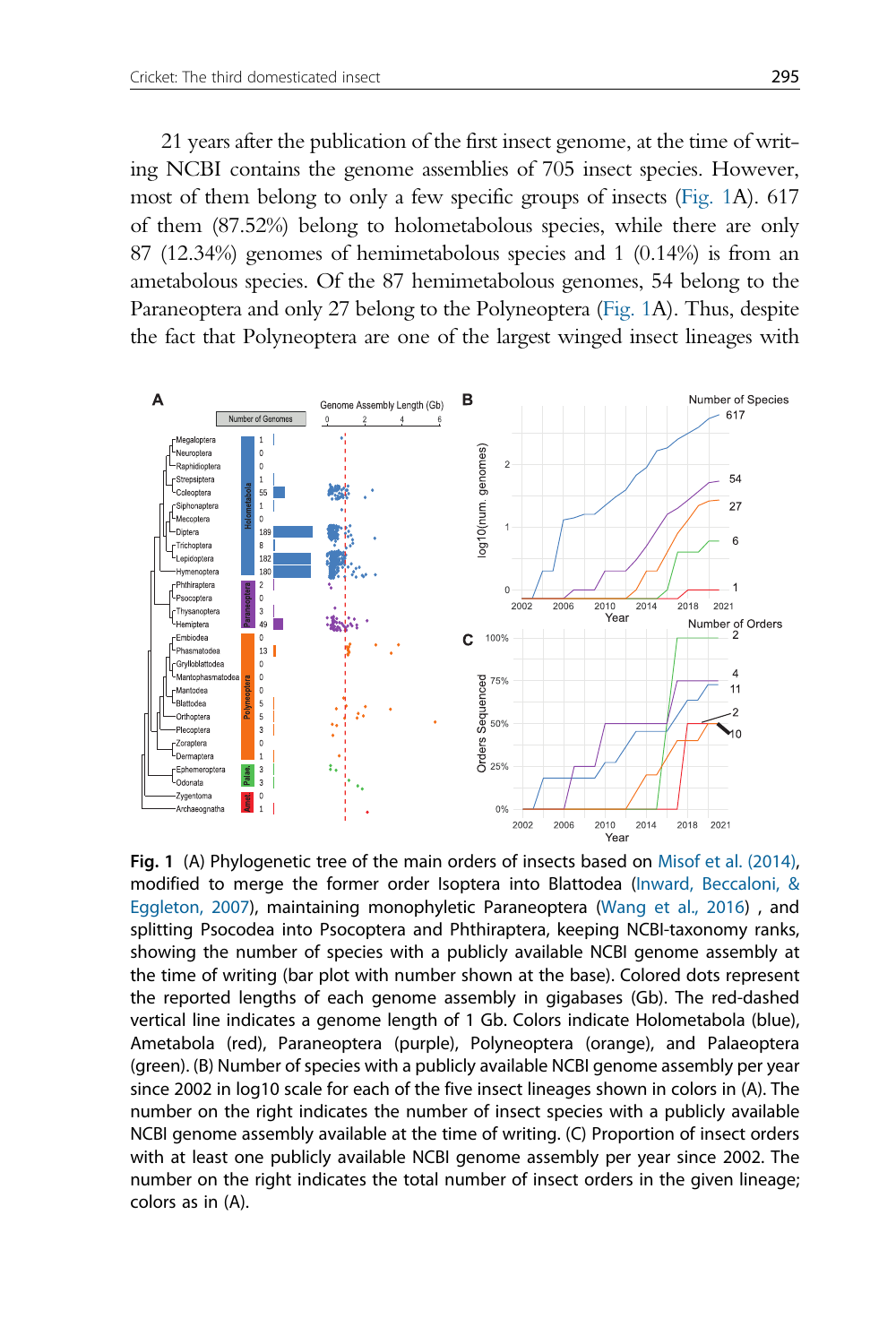circa 40,000 described species (Belles, 2020; Wipfler et al., 2019), and their study being essential to fully understand insect evolution and biodiversity, fewer than 1% of species of this clade have genomes available.

Using the submission dates of the genome assemblies deposited in NCBI as a proxy for studying the progress on insect genome sequencing, we observe an exponential growth in the number of genomes per year for the major insect lineages (Fig. 1B). Although this exponential growth in the number of insect genomes is very exciting for the scientific community, the number of newly sequenced orders grows at a much slower pace (Fig. 1C). As result, we have a representative genome from only 72.71% of the Holometabola orders (8 out of 11), 50% of the Polyneoptera (5 out of 10), and 75% of the Paraneoptera (3 out of 4) (Fig. 1C).

This sampling bias might lead to inaccurate or erroneous conclusions regarding the evolution of various aspects of insect biology, given that holometabolous genomes appear to be quite different from those of polyneopteran species in many respects. For example, while most Holometabola do not perform genome-wide DNA methylation (the few known exceptions being primarily confined to the Hymenoptera), most polyneopteran genomes display signs of widespread DNA methylation (Bewick, Vogel, Moore, & Schmitz, 2017). Similarly, the genome sizes of the Holometabola and Paraneoptera are very different from those of Polyneoptera (Fig. 1A). Most of the genome assemblies in NCBI of Holometabola (589 out of 617) and Paraneoptera (45 out of 54) are under 1Gb, and only 5 holometabolous species and 1 paraneopteran species have a genome larger than 2Gb, the largest one being 2.6Gb. By contrast, most of the polyneopteran genome assemblies (20 out of 27) exceed 1Gb, and 6 of them exceed 2Gb. The largest insect genome assembly available in NCBI to date belongs to the orthopteran L. migratoria, with an assembly length of 5.76 Gb (reported as 6.5 Gb in the original publication (Wang et al., 2014)). The genome sizes of some other Orthoptera, although not yet available in NCBI, are even larger, such as the recently assembled 8.55Gb genome of the locust Schistocerca gregaria (Verlinden et al., 2020), and the estimated 16–18Gb genome of the grasshopper Podisma pedestris (Bensasson, Petrov, Zhang, Hartl, & Hewitt, 2001; Camacho et al., 2015; Westerman, Barton, & Hewitt, 1987). This makes the Orthoptera one of the animal lineages with the widest range of genome sizes, and therefore one of the most interesting lineages in which to study genome size evolution and the mechanisms of genome size expansion and constraint.

At the time of writing, there are five cricket genome assemblies available, four of which have been annotated: T. oceanicus, T. occipitalis, L. kohalensis,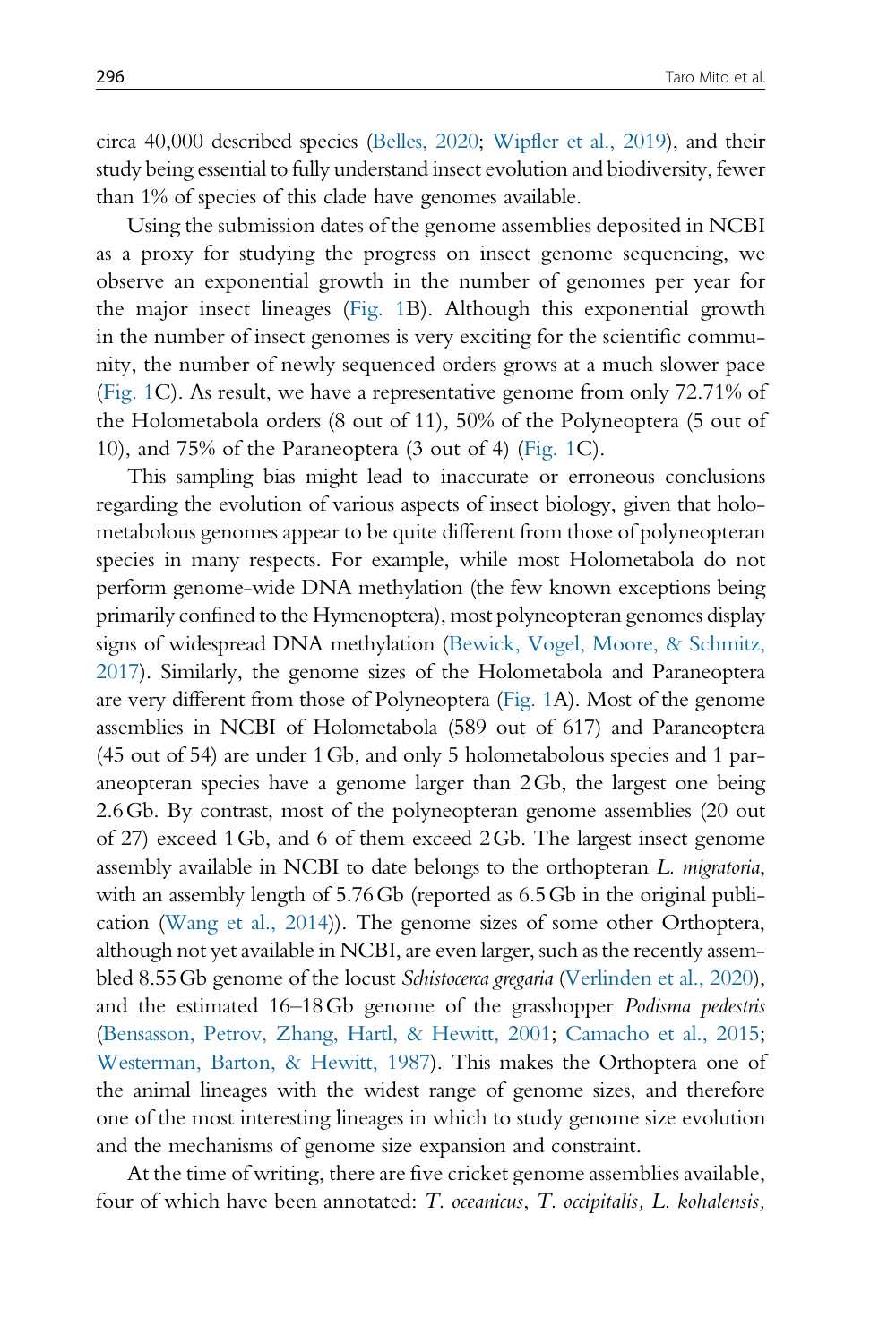and G. bimaculatus (Kataoka et al., 2020; Pascoal et al., 2020; Ylla et al., 2021). These four crickets have fairly similar genome sizes (ranging from 1.6 to 2Gb), numbers of annotated protein-coding genes (ranging from 12,000 to 19,000), and proportions of reported repetitive content (ranging between 34% and 45%). These annotated cricket genomes have also provided new insights into cricket genomics, and allowed us to gain an understanding of the evolution of polyneopteran genomes. For example, comparing the genome annotations for two cricket species, G. bimaculatus and L. kohalensis, revealed that nearly 45% of annotated protein-coding genes display fingerprints of DNA methylation. Furthermore, these genes show significantly stronger signatures of purifying selection, and higher conservation across distant species, than genes predicted to be unmethylated, suggesting a putative biologically relevant role for DNA methylation in Polyneoptera that may have been lost in many species of Holometabola.

Genetic manipulation techniques achieved by injection of fertilized cricket eggs, including genome editing using CRISPR/Cas9, have been established (Watanabe, Noji, & Mito, 2017). In addition, the ReMOT control genome editing method, in which a complex of Cas9 and guide RNA injected into the abdominal hemolymph of an adult female insect is transferred to the developing eggs, wherein genome editing occurs, has been developed in mosquitoes (Chaverra-Rodriguez et al., 2018; Macias et al., 2020) and applied successfully in other arthropods (Chaverra-Rodriguez et al., 2020; Heu, McCullough, Luan, & Rasgon, 2020; Sharma et al., 2022). With this method, microinjection into fertilized eggs, which can be initially challenging for inexperienced researchers, becomes unnecessary for genome editing. This method should be applicable to crickets as well.

#### 2.3 Germ cell formation and evolution

In animals that reproduce sexually, germ cells are the only cell lineage that transmits genetic information to the next generation. Elucidating the characteristics of germ cells and the mechanisms that control their formation is one of the most important issues in life science research. Differentiated cells specialized for reproductive ability are an evolutionary novelty typically acquired concomitantly with the evolution of multicellularity (Veit, 2019). Histological, embryological and molecular studies have shown that germ cell formation in animals can be broadly classified into two modes: (a) somatic induction by signals from somatic cells, and (b) cytoplasmic inheritance by localization of maternal effectors (germ plasm) during egg formation (Extavour, 2007; Extavour & Akam, 2003). It is hypothesized that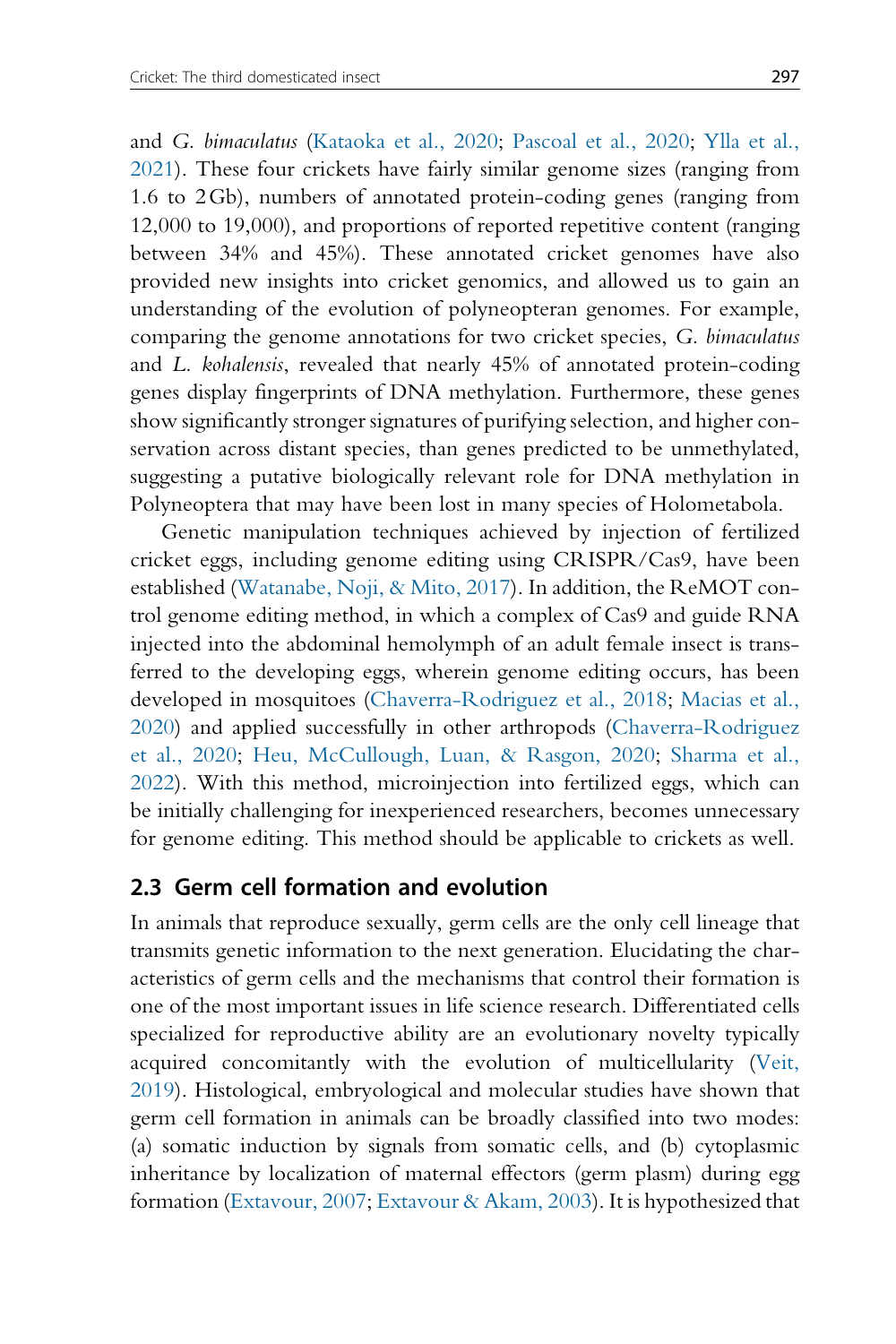the inheritance mode evolved from the somatic induction mode (Extavour, 2007; Extavour & Akam, 2003). However, the molecular mechanisms involved in the formation of primordial germ cells have only been elucidated in a few model organisms.

The cricket G. bimaculatus has played an important role in recent attempts to clarify the commonality and diversity of the molecular basis of the two modes of primordial germ cell formation from an evolutionary developmental perspective. The Extavour lab performed studies elucidating the molecular mechanisms of primordial germ cell formation in this cricket, which provided strong evidence for somatic cell-induced primordial germ cell formation by the hypothesized ancestral mode of induction, for the first time in an invertebrate animal. Interestingly, BMP signaling induces cricket primordial germ cells from somitic mesoderm by positively regulating the expression of the Blimp1 transcription factor, as is the case in mice (Donoughe et al., 2014; Nakamura & Extavour, 2016). In addition, the posterior Hox genes are required for correct cricket germ cell formation (Barnett, Nakamura, & Extavour, 2019).

#### 2.4 Parental RNAi and the study of early development

Fertilized eggs of G. bimaculatus hatch in 10 days at 28°C. 27 hours after fertilization, a large portion of the blastoderm cells assemble separately into dense condensations on the left and right sides of the ventral midline in the posterior third of the embryo. Later, they coalesce along the ventral midline to form a small embryonic rudiment in a posterior ventral position. At this stage both the anteroposterior and the dorsoventral axes of the embryo are determined, and are aligned with those of the egg. The rudiment tissues give rise to the head, thoracic, and telson primordia, whereas abdominal segments form at later stages, sequentially from anterior to posterior. Unlike the derivatives of the imaginal discs of Holometabola, limb buds in crickets are formed as lateral outgrowths from the thoracic segments, gradually elongate and eventually form legs, more similar to the developmental process that produces vertebrate limbs than to that involved in Drosophila leg formation.

Parental RNAi is efficient in male and female crickets. When double-stranded RNA is injected into the adult female abdominal cavity, typically more than 1000 eggs subsequently laid by the injected female gradually develop a strong phenotype (Ronco, Uda, Minelli, Noji, & Klingler, 2008). This is a very useful method for the analysis of genes involved in embryonic development.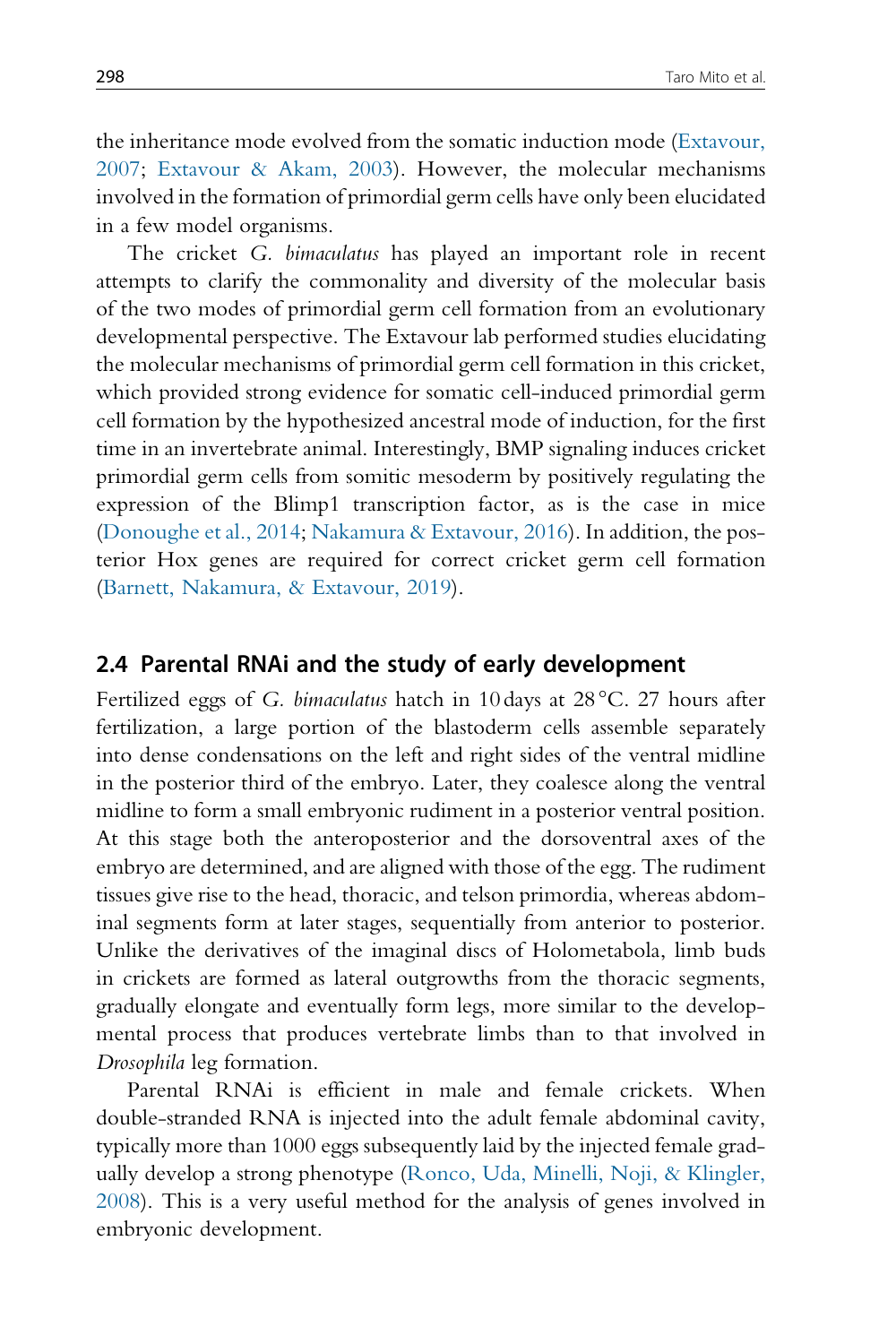#### 2.5 Mechanisms of metamorphosis and its evolution

Insect development proceeds in one of two ways: full metamorphosis, seen in indirectly developing insects (e.g., flies, butterflies), or incomplete metamorphosis, seen in directly developing insects (e.g., dragonflies, crickets). Holometabolous insects undergo full metamorphosis, forming a pupa and then becoming an adult. As epitomized by the metamorphosis of butterflies, for example, the adult forms a completely different body plan from the larva. Holometaboly evolved from hemimetaboly, and hormones that control metamorphosis are present in both types of insects, but are deployed differently in the two groups. Studies in G. bimaculatus have been instructive in understanding how hormones regulating holometabolous metamorphosis operate in hemimetabolous insects, and thus in clarifying how insect metamorphosis evolved.

Juvenile hormone (JH) is a hormone that inhibits the metamorphosis of larvae into pupae in Holometabola, or of juveniles to adults in Hemimetabola. When JH activity is artificially and continuously increased by external treatment, larvae undergo additional growth and molt cycles, resulting in a dramatic transformation into giant-sized adults. On the other hand, when JH action is inhibited, the number of molts until metamorphosis is reduced, resulting in adults with smaller body size, referred to as precocious metamorphosis. In the final step of the juvenile hormone synthesis process, juvenile hormone acid methyltransferase (JHAMT) and epoxidase (Cytochrome P450: CYP15A1) are involved. JHAMT was first identified in the silkworm in 2003 by T. Shinoda and his colleagues (Shinoda & Itoyama, 2003). In the absence of this enzyme, JH is not activated. In early silkworm larvae, JHAMT is continuously expressed and produces juvenile hormones, but in final instar larvae, JH synthesis ceases due to a decrease in the amount of JHAMT, resulting in the induction of metamorphosis. Thus, the repression of JHAMT expression is an essential switch for insect metamorphosis. However, the mechanism of JHAMT repression has remained unclear. Elucidation of the molecular mechanism is very important for understanding the regulation of insect metamorphosis.

Studies in G. bimaculatus by T. Mito, Y. Ishimaru and their colleagues revealed that in this cricket, JH is regulated by *dpp* and *myoglianin*, which are members of the TGFb family of ligands (Ishimaru et al., 2016). Dpp signaling regulates the biosynthesis of active JH through the induction of JHAMT expression and suppresses molting to adulthood at early stages. At later stages, when myoglianin signaling represses JHAMT expression, the final molt to adulthood is triggered. Thus, the timing of metamorphosis is strictly regulated by the effects of both signals on JHAMT expression.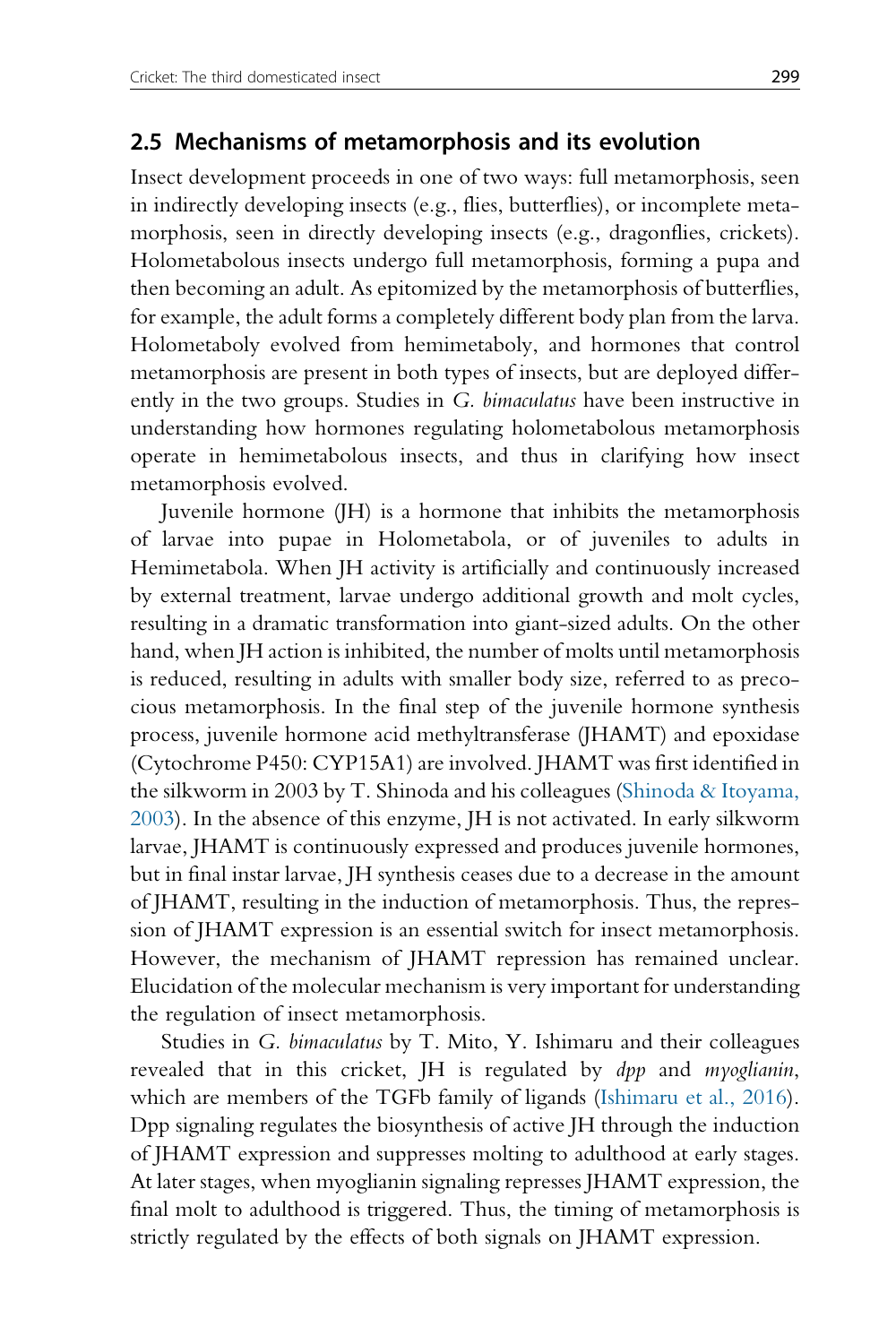In the molecular mechanism of juvenile hormone action in holometabolous insect metamorphosis, the mutually inhibitory functions of Krüppel homolog 1 (Kr-h1), Broad-Complex (Br), and E93 at two stages ((terminal larva  $\rightarrow$  pupa) and (pupa  $\rightarrow$  adult)) are also observed in the final transition from juvenile to adult in hemimetabolous insects. Based on the timing of action of this evolutionarily conserved molecular mechanism, Ishimaru and colleagues proposed the hypothesis that in the cricket, the  $preterminal \rightarrow$  larval stage of hemimetabolous development corresponds to the pupal stage of Holometabola (Ishimaru, Tomonari, Watanabe, Noji, & Mito, 2019). Thus, although the metamorphosis process differs greatly between holometabolous and hemimetabolous insects in terms of relative degree of change in body plan organization, many elements of the molecular mechanisms controlling the process appear conserved.

#### 2.6 Surgical experiments and RNAi elucidate leg regeneration mechanisms

The legs of the cricket larvae are capable of complete regeneration following amputation. Pioneering studies on the regeneration of the legs of hemimetabolous insects were primarily conducted by European researchers using cockroaches, but these studies had nearly ceased by around 1980. Performing similar experiments with crickets, T. Bando and colleagues hypothesized that the protocadherins Fat/Dachsous (Ft/Ds) might determine positional information in cricket legs during regeneration, and tested this hypothesis using RNAi. A related hypothesis had previously been proposed by P. Lawrence and colleagues based on his work on Drosophila (Lawrence, Struhl, & Casal, 2008). They suggested that these molecules may be responsible for positional information, and proposed the Ft/Ds gradient model as a mechanism to determine the length of leg segments. Bando and colleagues found that when cricket legs regenerate, if the function of Ft is lost, the regenerated legs are thicker and shorter than controls. This phenotype is similar to that of loss of function mutations of the *fat* gene in Drosophila, which results in thicker legs (hence the name of the gene). Bando and colleagues found that signaling by the protocadherins Ft/Ds is involved in the regeneration process via the Hippo signaling pathway, and proposed a novel gradient model for the determination of leg size (Bando, Mito, Nakamura, Ohuchi, & Noji, 2011). Elucidation of the regeneration mechanism at the molecular level is ongoing (Bando et al., 2018).

Recently, it was reported that during recovery from damage to multiple organ systems in larval and adult zebrafish, the innate immune response is involved in their regeneration (Iribarne, 2021). To investigate whether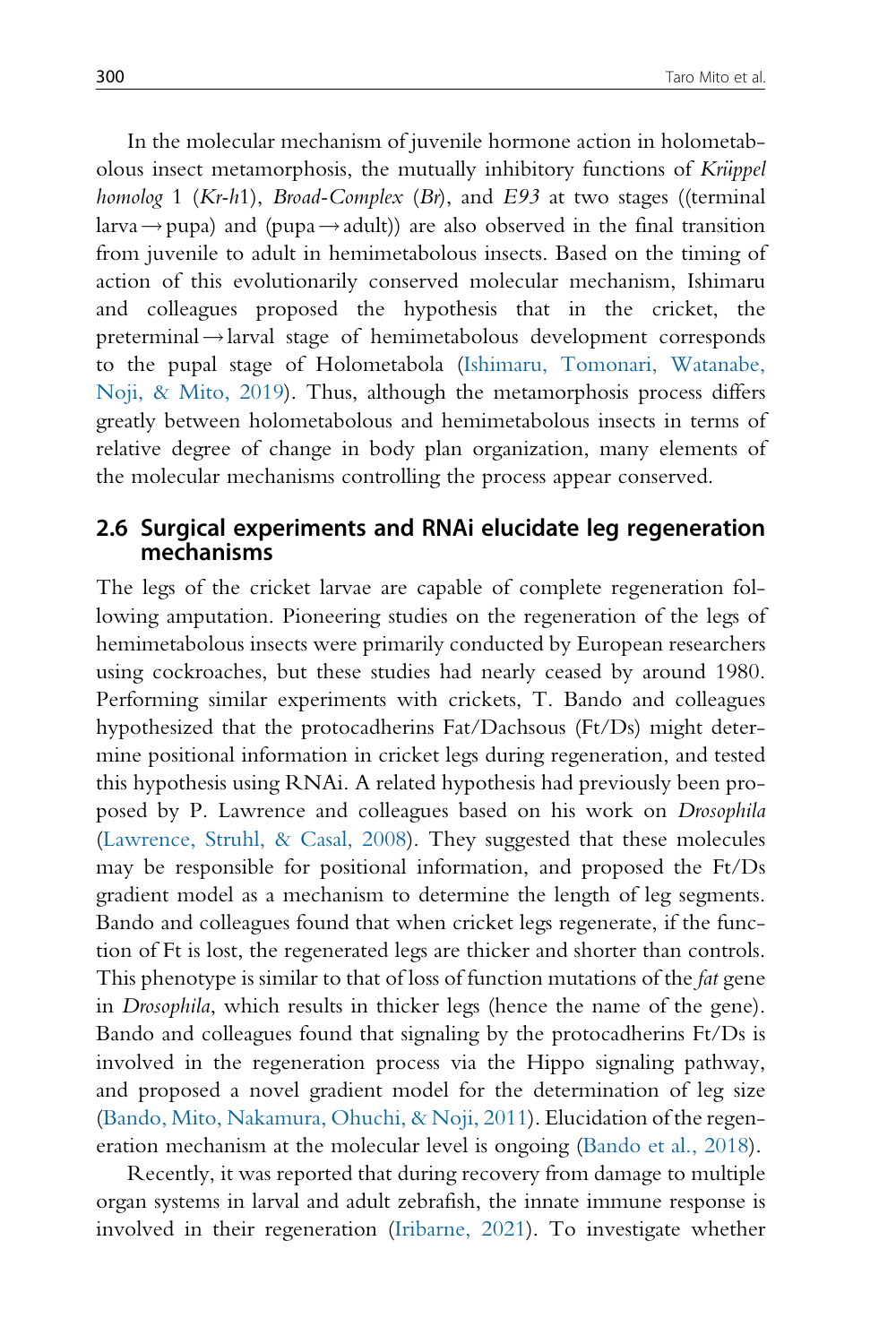macrophages are similarly involved in the regeneration of cricket legs as an innate immune response, Bando and colleagues applied a pharmacological agent that kills macrophages to crickets subject to leg amputation, and observed no subsequent regeneration of the amputated leg (Bando et al., 2021). This suggests that the function of macrophages is necessary in early stages of regeneration, and that this function may be common to both insects and vertebrates. In addition, cricket regeneration requires a STAT protein that is also involved in the differentiation of human macrophages. A current model thus posits that when a cricket's leg is amputated, cells of the immune system, including macrophages, gather to seal the wound, and that substances secreted by these cells may determine the start of regeneration. Understanding how the innate immune response regulates regeneration in the cricket may provide important clues that could improve the therapeutic strategies for repairing injured mammalian tissues that do not have inherent regenerative capacity (Iribarne, 2021).

# 2.7 Internal clock and photoperiodism in crickets

Crickets, like most animals, have an internal circadian clock. Studies by Seymour Benzer and others of clock mutants in Drosophila (Konopka & Benzer, 1971; Price, 2005; Singh et al., 2019; Takahashi, 2004), and a detailed gene expression cascade (Claridge-Chang et al., 2001; Hardin, 2011) have laid important foundations for understanding the internal clock in this insect. While the regulation of insect physiological activities including reproduction and dormancy are regulated by photoperiodism (the response of an organism to the length of the light or dark period of the day), the mechanism of this regulation is still unclear. K. Tomioka and his group conducted experiments to address this problem using the cricket Modicogryllus siamensis (Miki, Shinohara, Chafino, Noji, & Tomioka, 2020). When the expression of myoglianin was suppressed by RNAi under long-day conditions, the number of molts increased, indicating short-day development. They also observed that the expression of myoglianin was regulated by day-length information through the brain. The question of what regulates the expression of myoglianin in the brain remains unclear, but its answer may be relevant to elucidation of the mechanism of hibernation in animals, given that the mammalian version of myoglianin is myostatin (GDF8), which may be involved in hibernation (Brooks, Myburgh, & Storey, 2011).

# 2.8 Brain and behavioral studies

The fact that crickets can learn and remember has been exploited by neurobiologists and neuroethologists to study the mechanisms of learning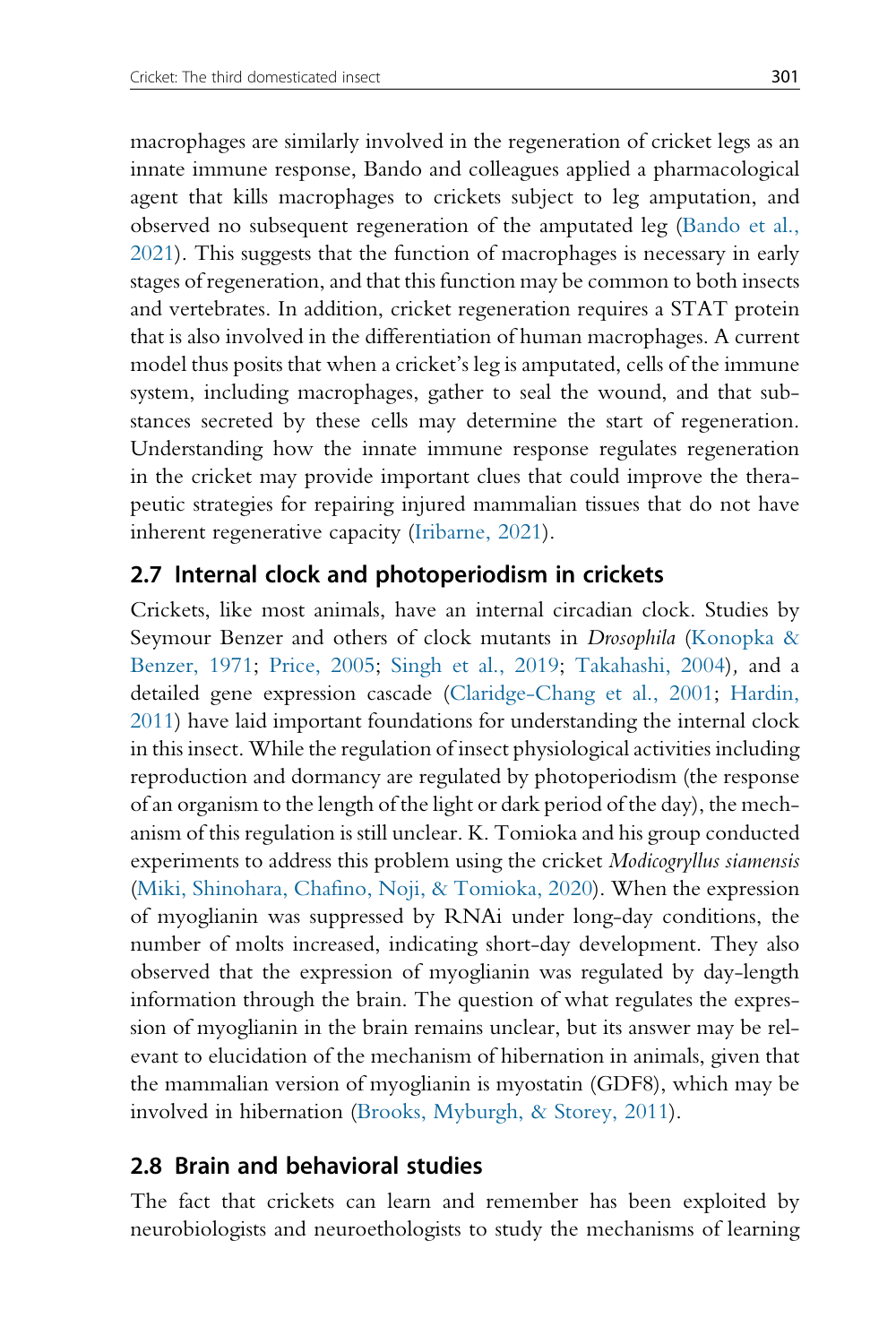and memory. Researchers use genetic manipulation, RNAi and surgical procedures such as the introduction of electrodes, to pursue research into the higher functions of the brain. For example, the mechanisms underlying the formation and retention of memory of crickets has been under investigation by the Mizunami group (Matsumoto, Matsumoto, & Mizunami, 2018). Recently, they found that the cricket has the ability to learn, not only by previously known olfactory stimuli (Matsumoto & Mizunami, 2002, 2004), but also by observation (Ebina & Mizunami, 2020). In humans, "observational learning" refers to the ability to learn by observing the behavior of other individuals without having any experience of their own. Evidence for this ability comes from experiments wherein a "demonstrator" cricket is allowed to freely visit a water reward associated with a particular scent, or salt water (punishment) associated with a second scent. An "observer" cricket is allowed to observe the behavior of the "demonstrator" through a transparent partition, and then tested to see which of the two waters they prefer (Ebina & Mizunami, 2020). The neural substrate of this learning model in crickets is the subject of ongoing work.

#### 2.9 Crickets as food

Around 2016, the phrase "entomophagy" began to appear with increased frequency in multiple scientific journals, often in the context of global sustainable development goals. Crickets, in particular, appear increasingly frequently as an example of edible insects. Since the wealth of existing developmental research in crickets should be useful to enhance the cultivation and breeding of edible crickets, crickets as an edible resource may contribute effectively to solving the planets' global human food shortage. Multiple commercial and nonprofit organizations, including Aspire Food Group and Gryllus Inc., are working on the development of automatic cricket breeding equipment, a stable supply of cricket powder, and genetic enhancements of cricket nutritional value.

# 3. Conclusion

Studies of crickets have made critical contributions to multiple areas of basic and applied scientific knowledge. As the number of insect genomes continues to grow in the future, we suggest that increased focus on incorporating species from currently underrepresented lineages will yield a more complete picture of the diversity of insect genomes. As for cricket genomes, 2020 was a great year, with the release of four annotated genomes and an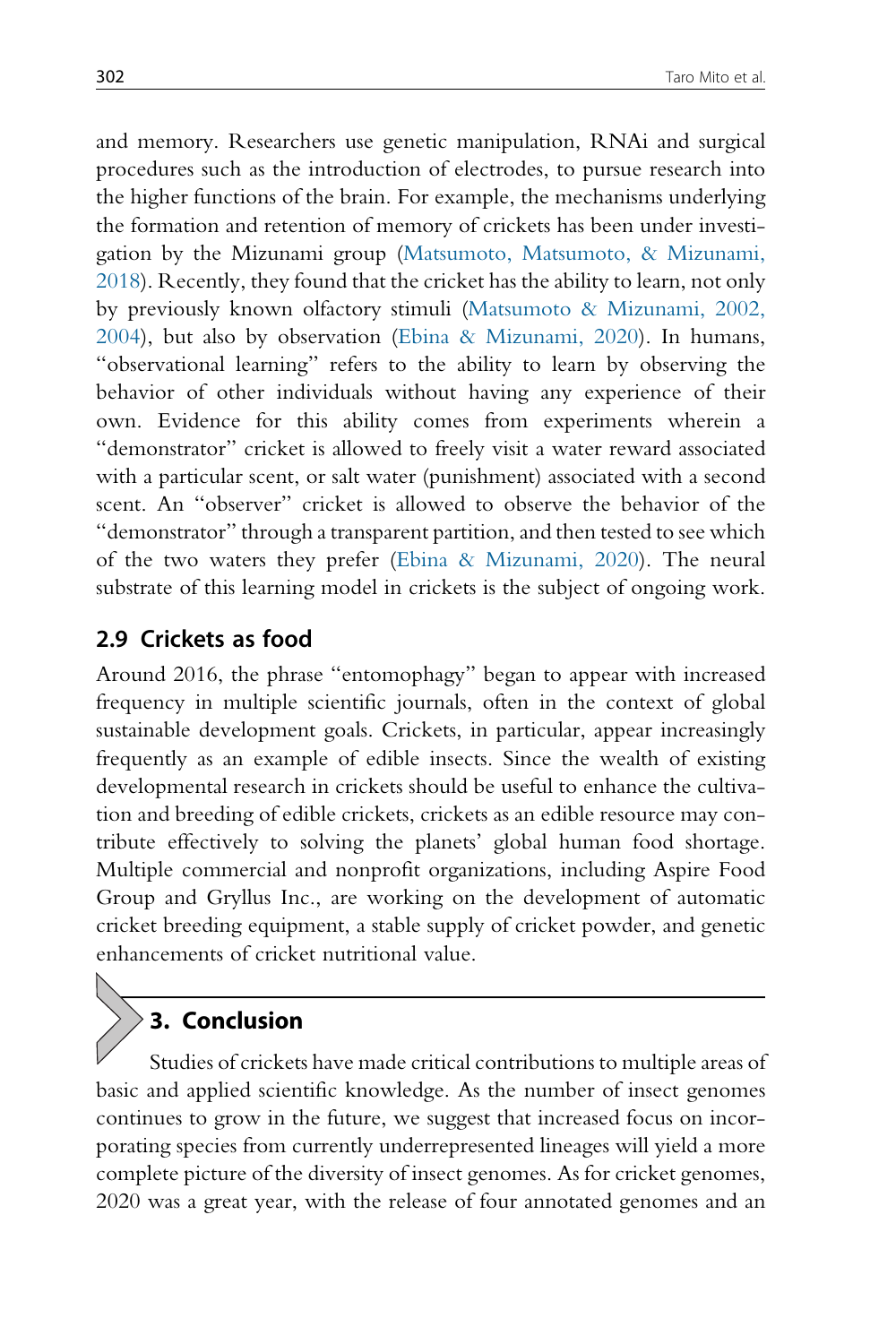unannotated fifth one. Hopefully, these genomes will help to establish crickets as even more widely used model organisms, promoting the development of enhanced research protocols, experimental techniques, and genome editing technologies.

#### References

- Adams, M. D., Celniker, S. E., Holt, R. A., Evans, C. A., Gocayne, J. D., Amanatides, P. G., et al. (2000). The genome sequence of Drosophila melanogaster. Science, 287, 2185–2195. <https://doi.org/10.1126/science.287.5461.2185>.
- Atukunda, P., Eide, W. B., Kardel, K. R., Iversen, P. O., & Westerberg, A. C. (2021). Unlocking the potential for achievement of the UN Sustainable Development Goal 2—'Zero Hunger'—In Africa: Targets, strategies, synergies and challenges. Food and Nutrition Research, 65. [https://doi.org/10.29219/fnr.v65.7686.](https://doi.org/10.29219/fnr.v65.7686)
- Bando, T., Mito, T., Hamada, Y., Ishimaru, Y., Noji, S., & Ohuchi, H. (2018). Molecular mechanisms of limb regeneration: Insights from regenerating legs of the cricket Gryllus bimaculatus. The International Journal of Developmental Biology, 62, 559–569. [https://doi.](https://doi.org/10.1387/ijdb.180048ho) [org/10.1387/ijdb.180048ho](https://doi.org/10.1387/ijdb.180048ho).
- Bando, T., Mito, T., Nakamura, T., Ohuchi, H., & Noji, S. (2011). Regulation of leg size and shape: Involvement of the Dachsous-fat signaling pathway. Developmental Dynamics, 240, 1028–1041. <https://doi.org/10.1002/dvdy.22590>.
- Bando, T., Okumura, M., Bando, Y., Hagiwara, M., Hamada, Y., Ishimaru, Y., & Ohuchi, H. (2021). Toll signalling promotes blastema cell proliferation during cricket leg regeneration via insect macrophages. Development, 149, dev199916. [https://doi.](https://doi.org/10.1242/dev.199916) [org/10.1242/dev.199916.](https://doi.org/10.1242/dev.199916)
- Barnett, A. A., Nakamura, T., & Extavour, C. G. (2019). Hox genes limit germ cell formation in the short germ insect Gryllus bimaculatus. Proceedings of the National Academy of Sciences of the USA, 116, 16430–16435. <https://doi.org/10.1073/pnas.1816024116>.
- Belles, X. (2020). [Insect metamorphosis: From natural history to regulation of development and](http://refhub.elsevier.com/S0070-2153(22)00009-6/rf0035) evolution[. Elsevier. 60.](http://refhub.elsevier.com/S0070-2153(22)00009-6/rf0035)
- Bensasson, D., Petrov, D. A., Zhang, D.-X., Hartl, D. L., & Hewitt, G. M. (2001). Genomic gigantism: DNA loss is slow in mountain grasshoppers. Molecular Biology and Evolution, 18, 246–253. <https://doi.org/10.1093/oxfordjournals.molbev.a003798>.
- Bewick, A. J., Vogel, K. J., Moore, A. J., & Schmitz, R. J. (2017). Evolution of DNA methylation across insects. Molecular Biology and Evolution, 34, 654–665. [https://doi.](https://doi.org/10.1093/molbev/msw264) [org/10.1093/molbev/msw264.](https://doi.org/10.1093/molbev/msw264)
- Blankers, T., Oh, K. P., Bombarely, A., & Shaw, K. L. (2018). The genomic architecture of a rapid island radiation: Recombination rate variation, chromosome structure, and genome assembly of the Hawaiian cricket Laupala. Genetics, 209, 1329-1344. [https://](https://doi.org/10.1534/genetics.118.300894) [doi.org/10.1534/genetics.118.300894.](https://doi.org/10.1534/genetics.118.300894)
- Brooks, N. E., Myburgh, K. H., & Storey, K. B. (2011). Myostatin levels in skeletal muscle of hibernating ground squirrels. The Journal of Experimental Biology, 214, 2522–2527. <https://doi.org/10.1242/jeb.055764>.
- Camacho, J. P. M., Ruiz-Ruano, F. J., Martín-Blázquez, R., López-León, M. D., Cabrero, J., Lorite, P., et al. (2015). A step to the gigantic genome of the desert locust: Chromosome sizes and repeated DNAs. Chromosoma, 124, 263–275. [https://doi.org/](https://doi.org/10.1007/s00412-014-0499-0) [10.1007/s00412-014-0499-0.](https://doi.org/10.1007/s00412-014-0499-0)
- C. elegans Sequencing Consortium. (1998). Genome sequence of the nematode C. elegans: A platform for investigating biology. Science, 282, 2012–2018. [https://doi.org/10.1126/](https://doi.org/10.1126/science.282.5396.2012) [science.282.5396.2012](https://doi.org/10.1126/science.282.5396.2012).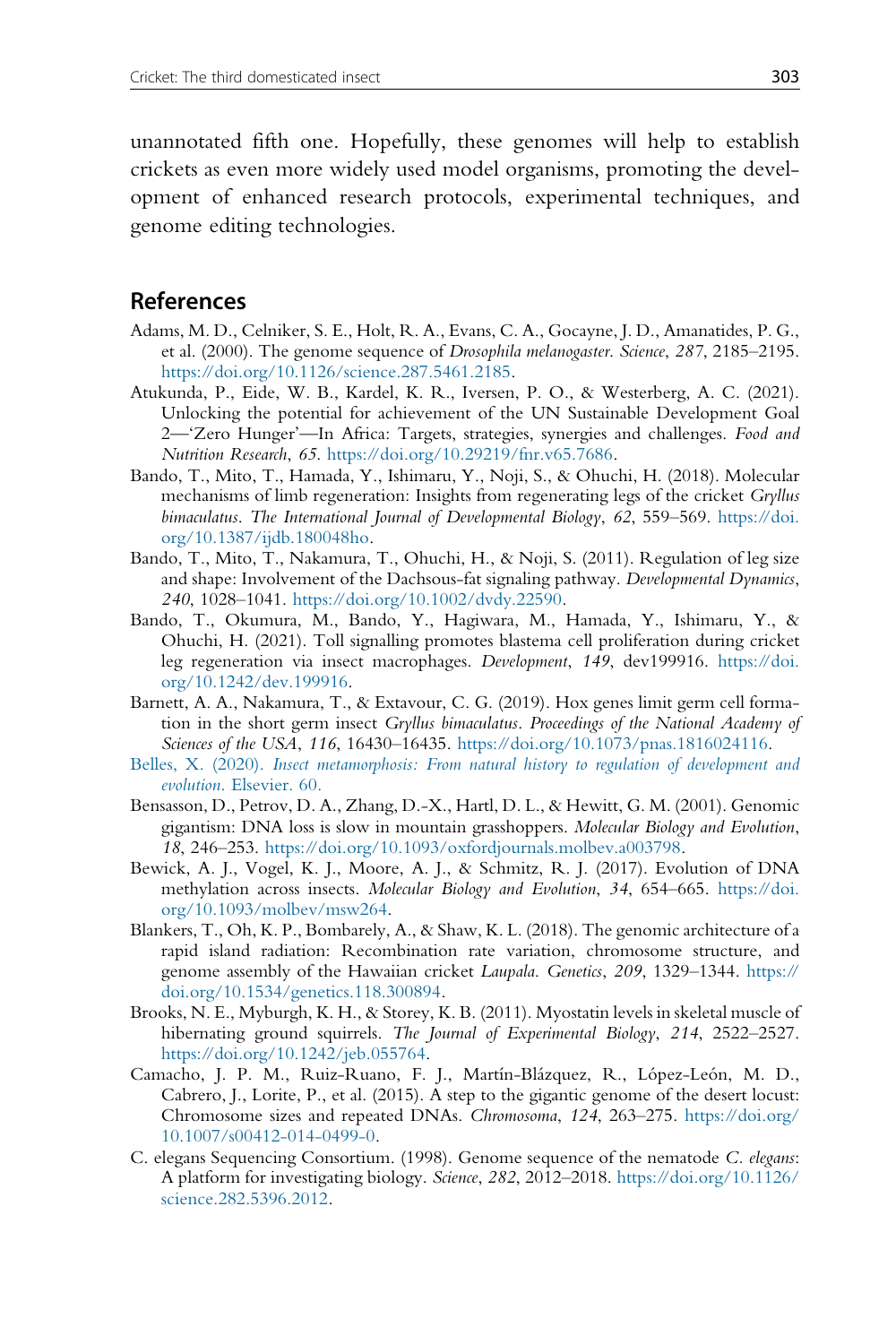- Chaverra-Rodriguez, D., Benetta, E. D., Heu, C. C., Rasgon, J. L., Ferree, P. M., & Akbari, O. S. (2020). Germline mutagenesis of Nasonia vitripennis through ovarian delivery of CRISPR-Cas9 ribonucleoprotein. Insect Molecular Biology, 29, 569–577. [https://doi.org/10.1111/imb.12663.](https://doi.org/10.1111/imb.12663)
- Chaverra-Rodriguez, D., Macias, V. M., Hughes, G. L., Pujhari, S., Suzuki, Y., Peterson, D. R., et al. (2018). Targeted delivery of CRISPR-Cas9 ribonucleoprotein into arthropod ovaries for heritable germline gene editing. Nature Communications, 9, 3008. [https://doi.org/10.1038/s41467-018-05425-9.](https://doi.org/10.1038/s41467-018-05425-9)
- Claridge-Chang, A., Wijnen, H., Naef, F., Boothroyd, C., Rajewsky, N., & Young, M. W. (2001). Circadian regulation of gene expression systems in the Drosophila head. Neuron, 32, 657–671. [https://doi.org/10.1016/s0896-6273\(01\)00515-3.](https://doi.org/10.1016/s0896-6273(01)00515-3)
- Donoughe, S., Nakamura, T., Ewen-Campen, B., Green, D. A., Henderson, L., & Extavour, C. G. (2014). BMP signaling is required for the generation of primordial germ cells in an insect. Proceedings of the National Academy of Sciences of the United States of America, 111, 4133–4138. [https://doi.org/10.1073/pnas.1400525111.](https://doi.org/10.1073/pnas.1400525111)
- Ebina, H., & Mizunami, M. (2020). Appetitive and aversive social learning with living and dead conspecifics in crickets. Scientific Reports, 10, 9340. [https://doi.org/10.1038/](https://doi.org/10.1038/s41598-020-66399-7) [s41598-020-66399-7](https://doi.org/10.1038/s41598-020-66399-7).
- Extavour, C. G. M. (2007). Evolution of the bilaterian germ line: Lineage origin and modulation of specification mechanisms. Integrative and Comparative Biology, 47, 770–785. <https://doi.org/10.1093/icb/icm027>.
- Extavour, C. G., & Akam, M. (2003). Mechanisms of germ cell specification across the metazoans: Epigenesis and preformation. Development, 130, 5869–5884. [https://doi.](https://doi.org/10.1242/dev.00804) [org/10.1242/dev.00804](https://doi.org/10.1242/dev.00804).
- Gupta, Y. M., Tanasarnpaiboon, S., Buddhachat, K., Peyachoknagul, S., Inthim, P., & Homchan, S. (2020). Development of microsatellite markers for the house cricket, Acheta domesticus (Orthoptera: Gryllidae). Biodiversitas Journal of Biological Diversity, 21. [https://doi.org/10.13057/biodiv/d210921.](https://doi.org/10.13057/biodiv/d210921)
- Hardin, P. E. (2011). Molecular genetic analysis of circadian timekeeping in Drosophila. Advances in Genetics, 74, 141–173. <https://doi.org/10.1016/b978-0-12-387690-4.00005-2>.
- Heu, C. C., McCullough, F. M., Luan, J., & Rasgon, J. L. (2020). CRISPR-Cas9-based genome editing in the silverleaf whitefly (Bemisia tabaci). The CRISPR Journal, 3, 89–96. [https://doi.org/10.1089/crispr.2019.0067.](https://doi.org/10.1089/crispr.2019.0067)
- Holt, R. A., Subramanian, G. M., Halpern, A., Sutton, G. G., Charlab, R., Nusskern, D. R., et al. (2002). The genome sequence of the malaria mosquito Anopheles gambiae. Science, 298, 129–149. <https://doi.org/10.1126/science.1076181>.
- International Aphid Genomics Consortium. (2010). Genome sequence of the pea aphid Acyrthosiphon pisum. PLoS Biology, 8, e1000313. [https://doi.org/10.1371/journal.pbio.](https://doi.org/10.1371/journal.pbio.1000313) [1000313](https://doi.org/10.1371/journal.pbio.1000313).
- Inward, D., Beccaloni, G., & Eggleton, P. (2007). Death of an order: A comprehensive molecular phylogenetic study confirms that termites are eusocial cockroaches. Biology Letters, 3, 331–335. <https://doi.org/10.1098/rsbl.2007.0102>.
- Iribarne, M. (2021). Inflammation induces zebrafish regeneration. Neural Regeneration Research, 16, 1693. <https://doi.org/10.4103/1673-5374.306059>.
- Ishimaru, Y., Tomonari, S., Matsuoka, Y., Watanabe, T., Miyawaki, K., Bando, T., et al. (2016). TGF-β signaling in insects regulates metamorphosis via juvenile hormone biosynthesis. Proceedings of the National Academy of Sciences of the United States of America, 113, 5634–5639. [https://doi.org/10.1073/pnas.1600612113.](https://doi.org/10.1073/pnas.1600612113)
- Ishimaru, Y., Tomonari, S., Watanabe, T., Noji, S., & Mito, T. (2019). Regulatory mechanisms underlying the specification of the pupal-homologous stage in a hemimetabolous insect. Philosophical Transactions of the Royal Society of London. Series B, Biological Sciences, 374, 20190225. [https://doi.org/10.1098/rstb.2019.0225.](https://doi.org/10.1098/rstb.2019.0225)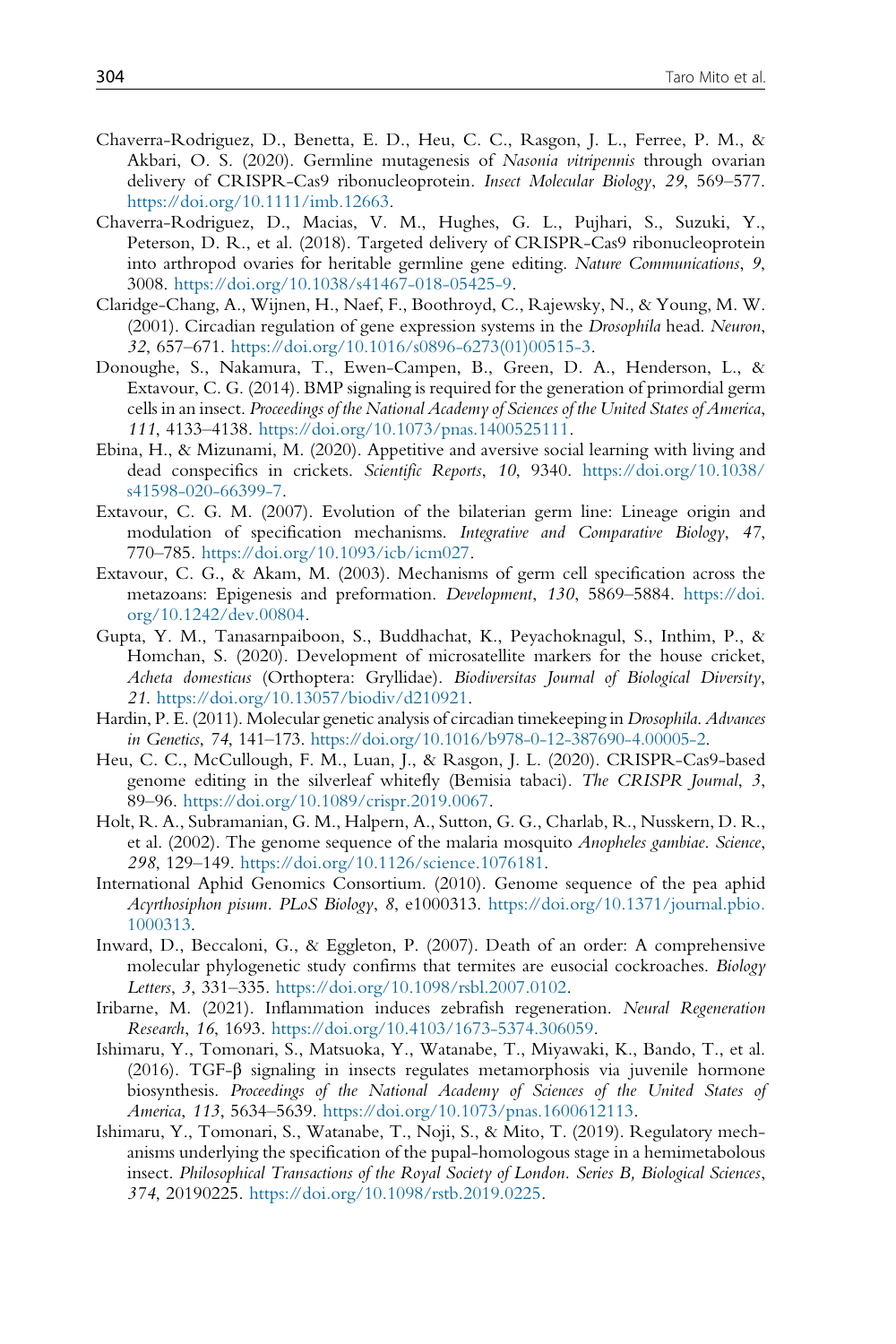- Kataoka, K., Minei, R., Ide, K., Ogura, A., Takeyama, H., Takeda, M., et al. (2020). The draft genome dataset of the Asian cricket Teleogryllus occipitalis for molecular research toward entomophagy. Frontiers in Genetics, 11, 470. [https://doi.org/10.3389/fgene.](https://doi.org/10.3389/fgene.2020.00470) [2020.00470.](https://doi.org/10.3389/fgene.2020.00470)
- Kirkness, E. F., Haas, B. J., Sun, W., Braig, H. R., Perotti, M. A., Clark, J. M., et al. (2010). Genome sequences of the human body louse and its primary endosymbiont provide insights into the permanent parasitic lifestyle. Proceedings of the National Academy of Sciences of the United States of America, 107, 12168–12173. [https://doi.org/10.1073/](https://doi.org/10.1073/pnas.1003379107) [pnas.1003379107](https://doi.org/10.1073/pnas.1003379107).
- Konopka, R. J., & Benzer, S. (1971). Clock mutants of Drosophila melanogaster. Proceedings of the National Academy of Sciences of the United States of America, 68, 2112–2116. [https://doi.](https://doi.org/10.1073/pnas.68.9.2112) [org/10.1073/pnas.68.9.2112.](https://doi.org/10.1073/pnas.68.9.2112)
- Lawrence, P. A., Struhl, G., & Casal, J. (2008). Do the protocadherins Fat and Dachsous link up to determine both planar cell polarity and the dimensions of organs? Nature Cell Biology, 10, 1379–1382. <https://doi.org/10.1038/ncb1208-1379>.
- Macias, V. M., McKeand, S., Chaverra-Rodriguez, D., Hughes, G. L., Fazekas, A., Pujhari, S., et al. (2020). Cas9-mediated gene-editing in the malaria mosquito Anopheles stephensi by ReMOT control. G3: Genes, Genomes, Genetics, 10, 1353–1360. <https://doi.org/10.1534/g3.120.401133>.
- Matsumoto, Y., Matsumoto, C. S., & Mizunami, M. (2018). Signaling pathways for long-term memory formation in the cricket. Frontiers in Psychology, 9, 1014. [https://](https://doi.org/10.3389/fpsyg.2018.01014) [doi.org/10.3389/fpsyg.2018.01014](https://doi.org/10.3389/fpsyg.2018.01014).
- Matsumoto, Y., & Mizunami, M. (2002). Lifetime olfactory memory in the cricket Gryllus bimaculatus. Journal of Comparative Physiology, 188, 295–299. [https://doi.org/10.1007/](https://doi.org/10.1007/s00359-002-0303-0) [s00359-002-0303-0](https://doi.org/10.1007/s00359-002-0303-0).
- Matsumoto, Y., & Mizunami, M. (2004). Context-dependent olfactory learning in an insect. Learning and Memory, 11, 288–293. [https://doi.org/10.1101/lm.72504.](https://doi.org/10.1101/lm.72504)
- Miki, T., Shinohara, T., Chafino, S., Noji, S., & Tomioka, K. (2020). Photoperiod and temperature separately regulate nymphal development through JH and insulin/TOR signaling pathways in an insect. Proceedings of the National Academy of Sciences of the United States of America, 117, 5525–5531. [https://doi.org/10.1073/pnas.1922747117.](https://doi.org/10.1073/pnas.1922747117)
- Misof, B., Liu, S., Meusemann, K., Peters, R. S., Donath, A., Mayer, C., et al. (2014). Phylogenomics resolves the timing and pattern of insect evolution. Science, 346, 763–767. <https://doi.org/10.1126/science.1257570>.
- Mita, K., Kasahara, M., Sasaki, S., Nagayasu, Y., Yamada, T., Kanamori, H., et al. (2004). The genome sequence of silkworm, Bombyx mori. DNA Research, 11, 27–35. [https://doi.](https://doi.org/10.1093/dnares/11.1.27) [org/10.1093/dnares/11.1.27](https://doi.org/10.1093/dnares/11.1.27).
- Nakamura, T., & Extavour, C. G. (2016). The transcriptional repressor Blimp-1 acts downstream of BMP signaling to generate primordial germ cells in the cricket Gryllus bimaculatus. Development, 143, 255–263. [https://doi.org/10.1242/dev.127563.](https://doi.org/10.1242/dev.127563)
- Pascoal, S., Risse, J. E., Zhang, X., Blaxter, M., Cezard, T., Challis, R. J., et al. (2020). Field cricket genome reveals the footprint of recent, abrupt adaptation in the wild. Evolution Letters, 4, 19–33. <https://doi.org/10.1002/evl3.148>.
- Poulsen, M., Hu, H., Li, C., Chen, Z., Xu, L., Otani, S., et al. (2014). Complementary symbiont contributions to plant decomposition in a fungus-farming termite. Proceedings of the National Academy of Sciences of the United States of America, 111, 14500–14505. [https://doi.org/10.1073/pnas.1319718111.](https://doi.org/10.1073/pnas.1319718111)
- Price, J. L. (2005). Genetic screens for clock mutants in Drosophila. Methods in Enzymology, 393, 35–60. [https://doi.org/10.1016/s0076-6879\(05\)93003-6](https://doi.org/10.1016/s0076-6879(05)93003-6).
- Richards, S., Gibbs, R. A., Weinstock, G. M., Brown, S. J., Denell, R., Beeman, R. W., et al. (2008). The genome of the model beetle and pest Tribolium castaneum. Nature, 452, 949–955. [https://doi.org/10.1038/nature06784.](https://doi.org/10.1038/nature06784)